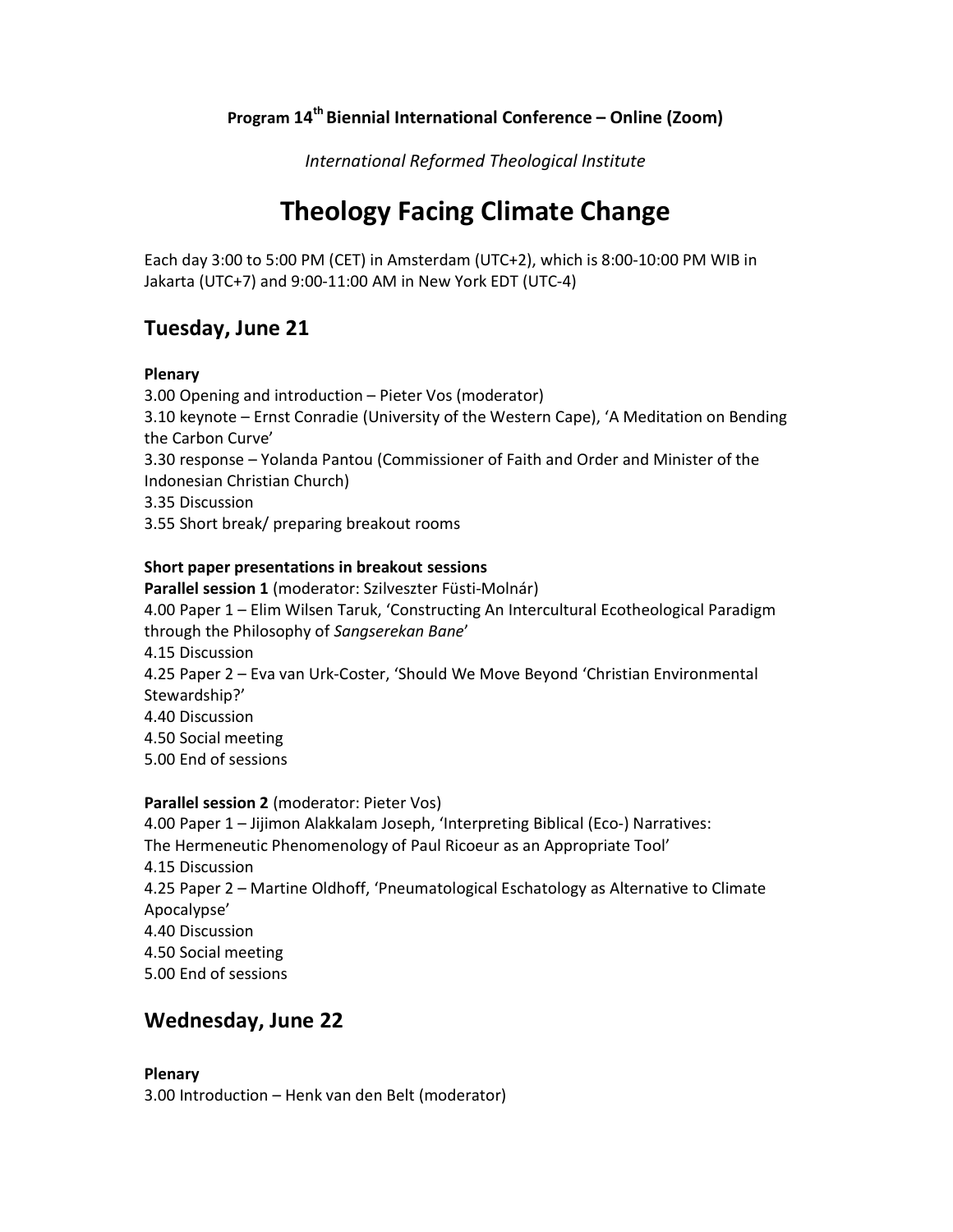3.05 keynote – Gerrit Singgih (Duta Wacana Christian University, Yogyakarta), 'Religion and Ecological Destruction: Considering the "White Thesis" in the Context of Indonesia'

3.25 response – David VanDrunen (Westminster Seminary California)

3.30 Discussion

3.50 Presentation of The Calling of the Church in Times of Polarization (Brill)

3.55 Short break/ preparing breakout rooms

### Short paper presentations in breakout sessions

Parallel session 1 (moderator: Henk van den Belt)

4.00 Paper 1 – Willem Maarten Dekker, 'Van Ruler and Psalm 104 on God and chaos' 4.15 Discussion

4.25 Paper 2 – Jaeseung Cha, 'Natural Evil in Dao's In-naturation and Christ's Deep Incarnation'

4.40 Discussion

4.50 Social meeting

5.00 End of sessions

### Parallel session 2 (moderator: Robert Vosloo)

4.00 Paper 1 – Young-cheol Cheon, 'Communication for Life: Communicating with All Living Beings to Live Together on Earth'

4.15 Discussion

4.25 Paper 2 – Peter Verbaan, 'Is Christian Faith Post-Apocalyptic?'

4.40 Discussion

4.50 Social meeting

5.00 End of sessions

# Thursday, June 23

### Plenary

3.00 Opening and introduction – Heleen Zorgdrager (moderator)

3.05 keynote – Hilda Koster (University of St. Michael's College in the University of Toronto),

'Climate Privilege and Gendered Vulnerabilities: A Decolonial Eco-Feminist Theological Engagement'

3.25 response – Binsar Pakpahan (Jakarta Theological Seminary)

3.30 Discussion

3.50 IRTI Announcements

3.55 Short break/ preparing breakout rooms

### Short paper presentations in breakout sessions

Parallel session 1 (moderator: Heleen Zorgdrager)

4.00 Paper 1 – Sipho Mahokoto, 'Reformed Confessions or Declarations on Climate Change: Revisiting the Message of the Accra Confession in Response to Environmental Injustices' 4.15 Discussion

4.25 Paper 2 – Steven van de Heuvel, 'Climate Change and the Christian Virtue of "Hope"'

4.40 Discussion

4.50 Social meeting

5.00 End of sessions